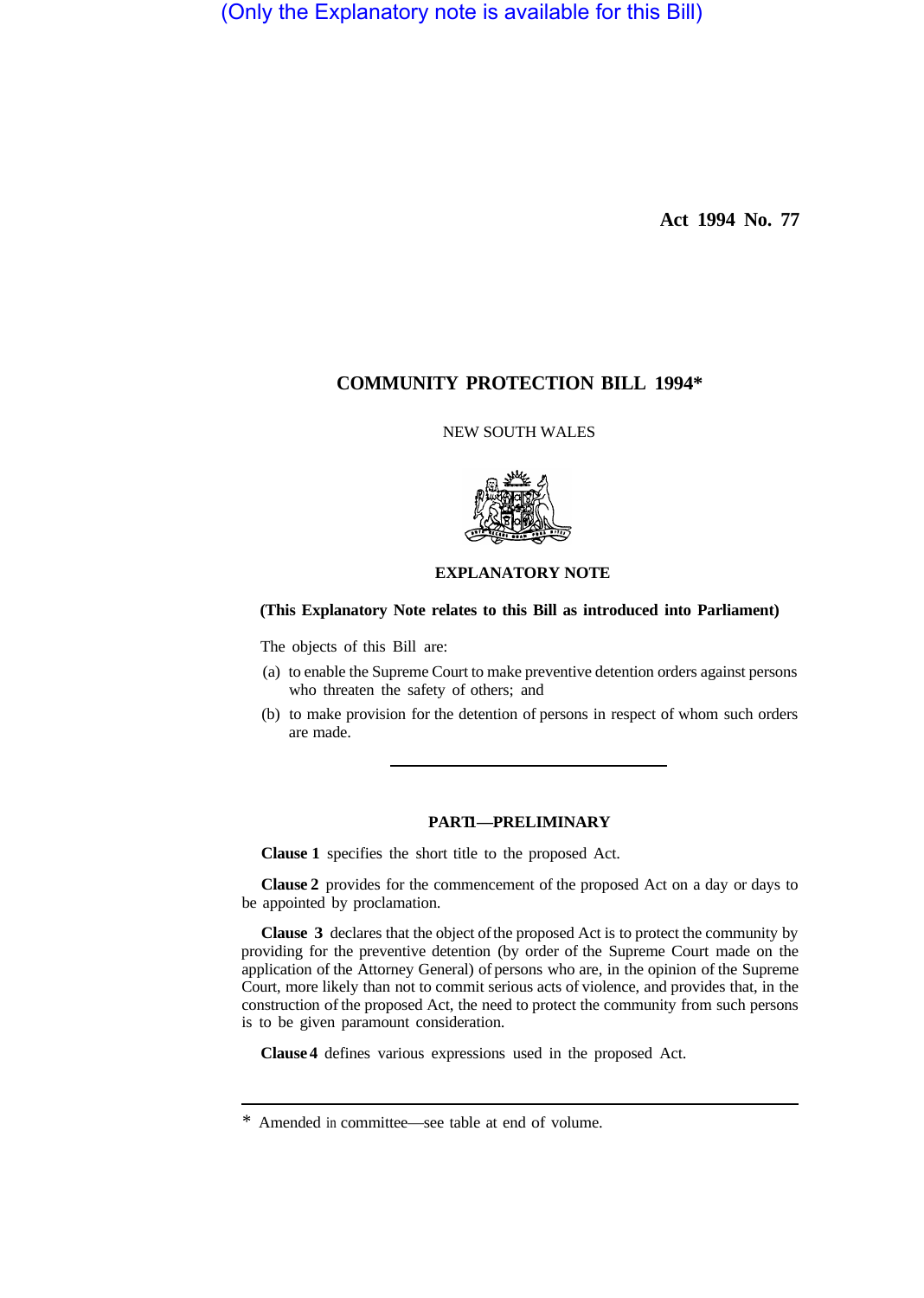*Community Protection 1994 [Act 1994 No. 77]* 

### **PART 2—DETENTION ORDERS**

### **Division l—Detention orders**

**Clause 5** empowers the Supreme Court to make preventive detention orders. Such an order may not be made against a person unless the Court is satisfied:

- (a) that the person is more likely than not to commit a serious act of violence; and
- (b) that it is appropriate, for the protection of a particular person or persons or the community generally, that the person be held in custody.

An order will have effect for between 6 months and 24 months, as specified in the order. An order will be able to be made under the proposed clause even if the person against whom it is made is in lawful custody, whether under the proposed Act or otherwise and even if there are grounds on which the person may be held in lawful custody otherwise than under the proposed Act.

**Clause 6** empowers the Supreme Court to issue a warrant for the arrest of the person against whom proceedings on an application for a preventive detention order are pending if it is satisfied, on the basis of the information given to the Court in connection with the application for the warrant, that there are reasonable grounds on which a preventive detention order may be made. A person arrested under such a warrant will have to be brought before the Court as soon as practicable and, in any case, within 72 hours of arrest.

**Clause 7** empowers the Supreme Court to make interim detention orders pending its determination of proceedings on an application for a preventive detention order.

**Clause 8** provides that only the Attorney General may make applications referred to in clauses 5, 6 and 7.

**Clause 9** provides that a detention order may be made subject to such conditions as the Court may determine and takes effect on the date on which it is made or such later date as is specified in the order.

**Clause 10** provides that a detention order may not be made against a person who is under the age of 16 years.

**Clause 11** requires the Supreme Court to appoint assessors to observe and report to the Attorney General on a person against whom the Court has made a preventive detention order ("a detainee"). An assessor will be a duly qualified medical practitioner, psychiatrist or psychologist.

**Clause 12** empowers the Supreme Court to direct the Commissioner of Corrective Services to make specified medical, psychiatric or psychological treatment available to a detainee.

**Clause 13** provides for the amendment and revocation of preventive detention orders.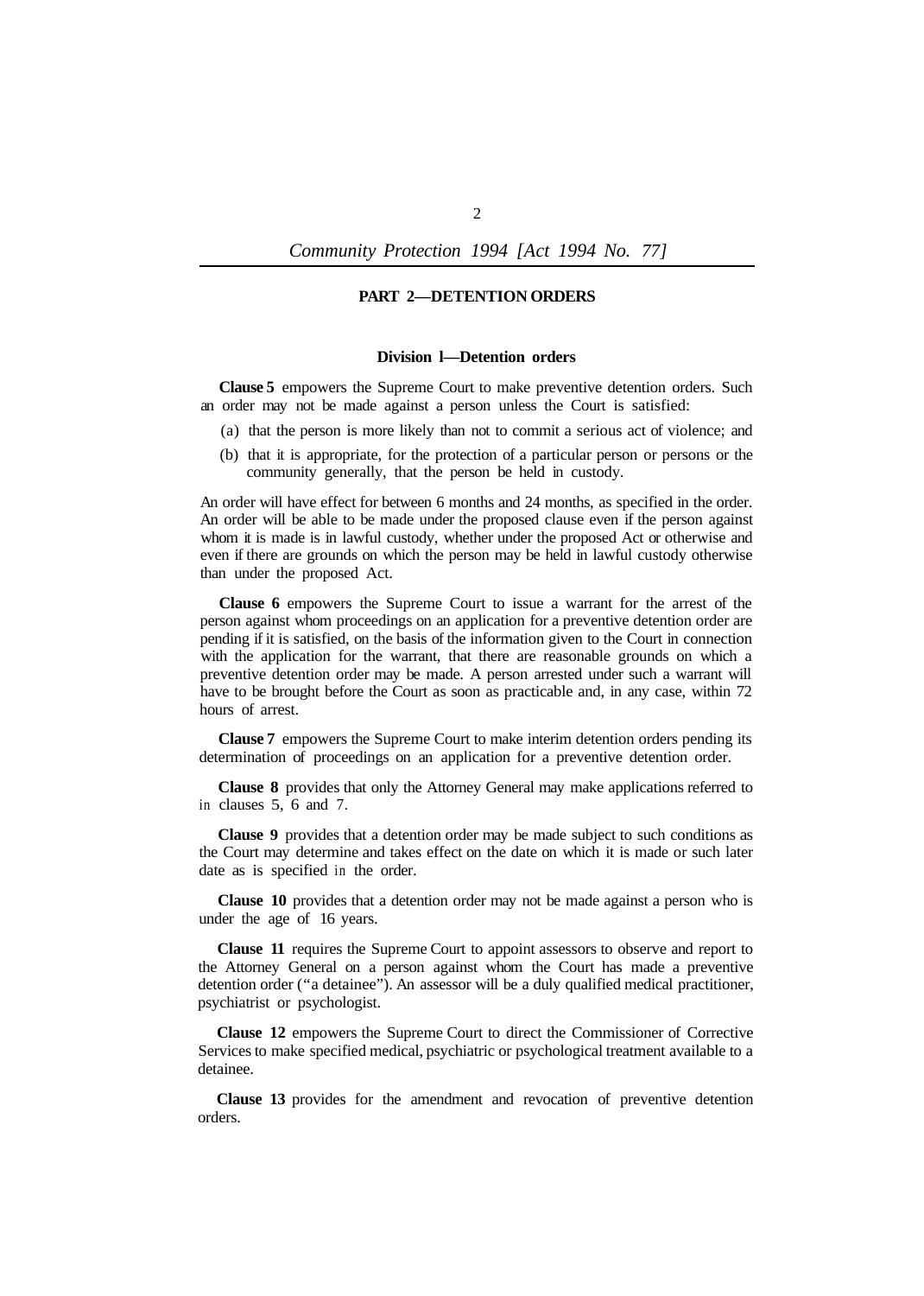#### **Division 2—Procedure before the Court**

**Clause 14** provides that proceedings under the proposed Act are civil proceedings and are to be conducted accordingly.

**Clause 15** provides that a detention order may not be made unless the Attorney General's case is proved on the balance of probabilities.

**Clause 16** provides for proceedings on an application under the proposed Act to be commenced by summons, and allows the Supreme Court to hear and determine such an application in the absence of the defendant on proof of service or attempted service of the summons.

**Clause 17** regulates the procedure to be adopted by the Supreme Court in hearing proceedings under the proposed Act.

**Clause 18** empowers the Supreme Court to prohibit the publication or broadcasting of material that would tend to identify persons connected with proceedings under the proposed Act.

### **Division 3—Administration of preventive detention orders**

**Clause 19** provides that a detention order is sufficient authority for the person against whom it is made to be held in custody in accordance with the terms of the order.

**Clause 20** provides that a detention order does not have effect while the person against whom it is made is in lawful custody otherwise than under the order.

**Clause 21** requires reports on a detainee's condition and progress to be prepared by the Commissioner of Corrective Services and by the assessors appointed for the detainee.

**Clause 22** is a declaratory provision that removes any doubt as to the status of a detainee, as a prisoner, and the effect of a detention order for the purposes of the Prisons Act 1952, the Crimes Act 1900 and the Sentencing Act 1989.

**Clause 23** requires a detainee to be discharged from custody at the expiry of the detention order to which the detainee is subject and provides that a detainee must not be discharged from prison, or allowed leave of absence from prison, otherwise than at the expiry of the detention order or in accordance with an order made by the Supreme court.

#### **Division 4—General**

**Clause 24** provides for the jurisdiction of the Supreme Court under the proposed Act to be exercised by a single Judge.

**Clause 25** provides for a right of appeal against decisions of the Supreme Court under the proposed Act to make, or to refuse to make, preventive detention orders.

**Clause 26** preserves the jurisdiction that may be exercised by the Supreme Court apart from the proposed Act.